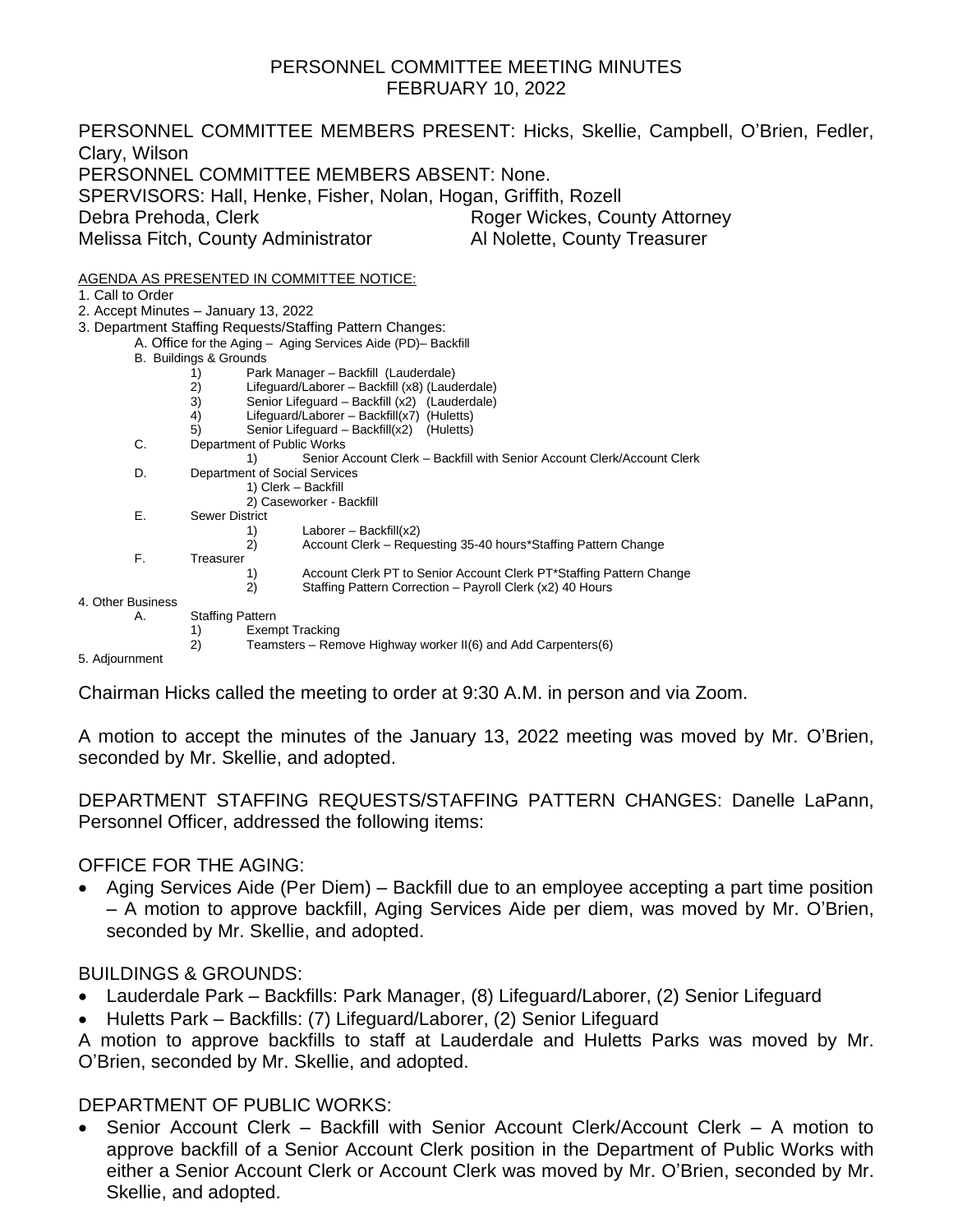## DEPARTMENT OF SOCIAL SERVICES:

- Clerk Backfill due to a promotion
- Caseworker Backfill due to a resignation

A motion to approve backfill, Clerk and Caseworker, was moved by Mr. O'Brien, seconded by Mr. Skellie, and adopted.

#### SEWER DISTRICT:

- Laborer Backfill (x2) due to resignations A motion to approve two backfills, Laborer, was moved by Mr. O'Brien, seconded by Mr. Skellie , and adopted.
- Account Clerk Requesting 35 40 hours \*Staffing Pattern Change A motion to amend Staffing Pattern to approve request to increase hours of Account Clerk from 35 hours per week to 40 hours per week was moved by Mr. O'Brien, seconded by Mr. Skellie, and adopted.

### TREASURER:

- Account Clerk PT to Senior Account Clerk PT \*Staffing Pattern Change The Treasurer addressed this upgrade during the budget process and funds are included in the 2022 budget but the Staffing Pattern needs to be amended to reflect this change. A motion to amend Staffing Pattern to change part time Account Clerk to part time Senior Account Clerk was moved by Mr. O'Brien, seconded by Mr. Skellie, and adopted.
- Staffing Pattern Correction Payroll Clerk (x2) 40 Hours A motion to amend the Staffing Pattern to correct hours worked by the two Payroll Clerks from 35 hours per week to 40 hours per week was moved by Mr. O'Brien, seconded by Mr. Skellie, and adopted.

## OTHER BUSINESS:

- Staffing Pattern:
	- $\circ$  Exempt Tracking The Staffing Pattern lists the exemption salary employees with a defined numbers of hours worked per week; i.e., 35 hours or 40 hours. The Personnel Officer is requesting to remove the hours listed since they are salary positions and do not tie hours to salaries. On the Kronos time system, the hours will be kept at 80 hours for the two week period for tracking purposes. Salaried employees are not eligible for overtime and the Fair Labor Standard Act does not set the minimum number of hours for salaried employees. If this recommendation to remove the hours listed for exempt salaried employees is approved then in Kronos, the time and attendance system, some adjustments will have to be made to ensure benefit time is reflected in full days no partial days. This change has no effect on what the employee is working right now and does not impact retirement. A motion to amend Staffing Pattern to remove hours listed for exempt positions was moved by Mr. O'Brien, seconded by Mr. Skellie, and adopted.
	- $\circ$  Public Works Remove Highway Worker II (6) and add Carpenters (6) This will do away with secondary titles since having two civil service positions is not in compliance; one position for one person and will reflect what these employees are doing. The County Administrator stated the Public Works staffing pattern does not reflect the secondary positions that have historically been used in that department as their duties change from summer verses winter. Public Works will still be using some secondary positions but not to the extent they are now and they will just be used for vacation fill-ins or if a fill in for someone out sick. She stated this will make the Staffing Pattern a little more actual and real. This change was addressed in the union contract.